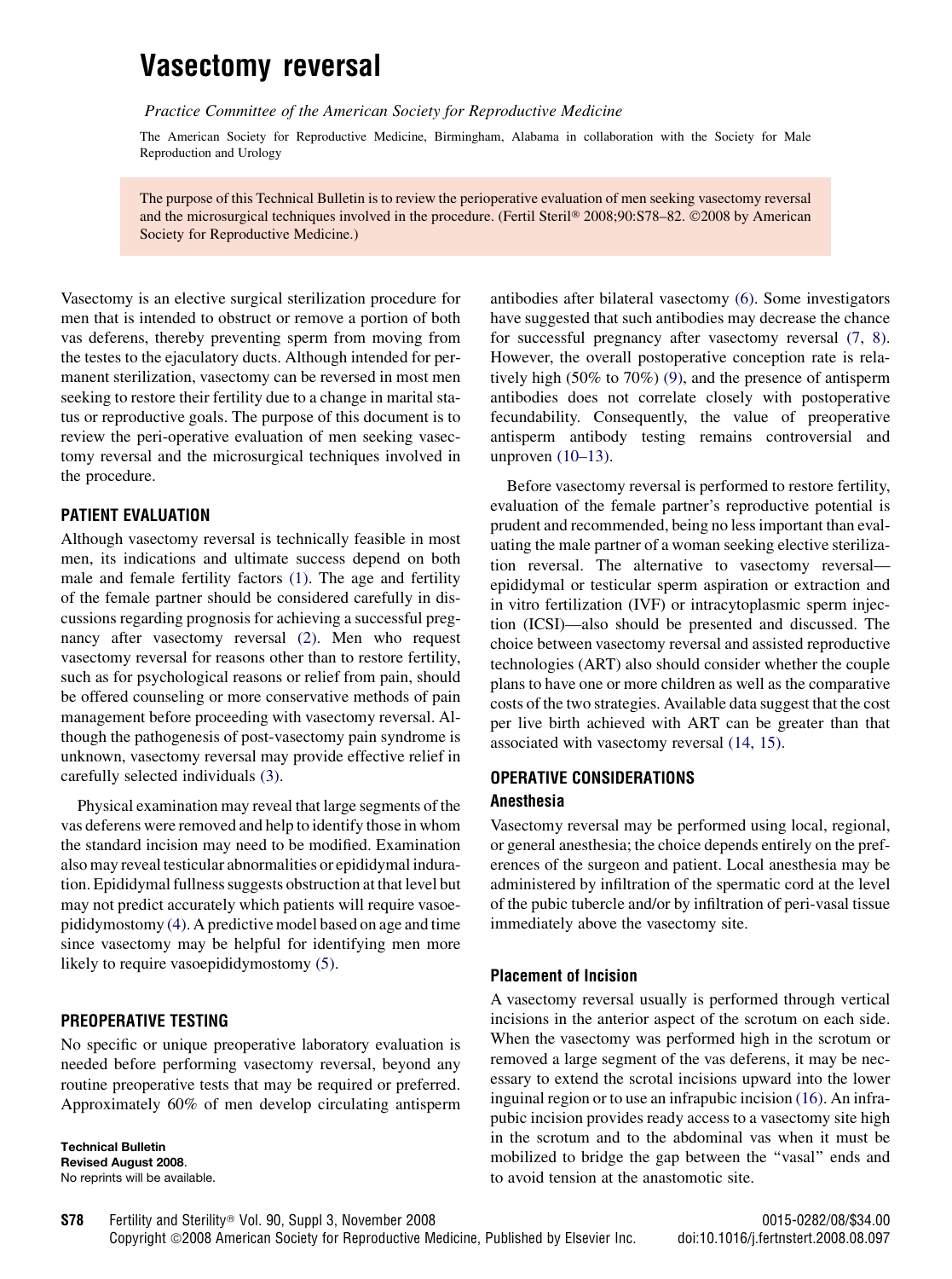#### General Intraoperative Considerations

When not required to isolate the ends of the vas for vasovasostomy, exposure of the testis and epididymis should be avoided in an effort to prevent adhesions to the tunica vaginalis that could render a later vasoepididymostomy, if needed, more technically difficult. The ends of the vas deferens above and below the vasectomy site generally can be exposed adequately via vertical scrotal incisions measuring 2 to 3 cm in length. When vasoepididymostomy is required, the scrotal contents must be extruded to incise the anterior parietal tunica vaginalis.

Once the scarred ends of the vas are excised, patency of the abdominal end of the vas can be evaluated by demonstrating free flow of sterile irrigation fluid introduced through a 24-guage blunt-tipped needle directly into the lumen. Fluid obtained from the testicular end of the vas also is examined microscopically for the presence of sperm; formal vasography rarely is necessary.

Vasal fluid having a thick, creamy consistency should be diluted with normal saline to allow evaluation of sperm otherwise easily overlooked in viscous fluid containing a large amount of cellular debris. The examiner must be alert to the presence of sperm heads having no attached tails. After careful microscopic examination of the testicular vasal fluid, sperm quality generally is categorized as follows [\(1, 17\):](#page-4-0)

Grade 1—mainly normal motile sperm Grade 2—mainly normal non-motile sperm Grade 3—mainly sperm heads Grade 4—only sperm heads Grade 5—no sperm

The entire scarred portions of the vas above and below the vasectomy site should be excluded to ensure anastomosis of healthy tissue. The two prepared ends of the vas should be mobilized sufficiently to avoid tension on the anastomosis and approximated, with or without use of a specialized clamp designed to facilitate approximation and anastomosis.

## CHOICE OF VASOVASOSTOMY OR VASOEPIDIDYMOSTOMY

The quality of sperm observed in the vasal fluid has important influence on the choice of procedure. Vasovasostomy is performed when sperm of grades 1 to 4 are identified in the fluid obtained from the testicular end of the vas. Although the results of vasovasostomy generally are good even when only sperm heads (grade 4) are observed in the testicular vasal fluid [\(1, 18\)](#page-4-0), some experienced microsurgeons prefer to perform vasoepididymostomy in such circumstances [\(19\).](#page-4-0) When no sperm are observed in the vasal fluid, the time elapsed since vasectomy does not predict the likelihood of a return of sperm to the ejaculate after vasovasostomy [\(20,](#page-4-0) [21\)](#page-4-0), but the gross characteristics of the fluid can help to determine the best choice of procedure. The likelihood that sperm will return to the semen (patency) and the likelihood of pregnancy are greatest when the vasal fluid appears watery (clear, colorless, and transparent) and are lower when the fluid appears cloudy, and even lower when the fluid appears thick and creamy [\(1\)](#page-4-0).

When no sperm are observed in the vasal fluid and the fluid does not appear watery, careful inspection of the epididymis using magnification may help to determine whether vasovasostomy or vasoepididymostomy is the best choice of procedure to perform. A discolored or indurated area in the epididymis usually indicates that the epididymal tubule ruptured after vasectomy due to back pressure, resulting in obstruction at the site of rupture. Alternatively, a demarcation in the epididymis may be observed, above which the epididymal tubule appears dilated, and below which it appears collapsed. In both such circumstances, vasoepididymostomy is required [\(22\)](#page-4-0).

The decision to perform vasovasostomy or vasoepididymostomy hinges on the surgeon's own experience in performing microsurgical vasoepididymostomy. Surgeons not experienced in performing vasoepididymostomy should perform vasovasostomy, thus preserving the possibility to perform a later vasoepididymostomy, if needed. Ideally, vasectomy reversal should be performed by surgeons skilled in both vasovasotomy and vasoepididymostomy because it is seldom possible before surgery to determine with certainty which procedure will be required [\(23, 24\)](#page-4-0).

#### Anastomotic Methods

It is generally accepted that microsurgical vasovasostomy yields better results than macrosurgical anastomosis, although some surgeons can achieve satisfactory results using macrosurgical or loupe-assisted techniques that require less operating time [\(25\)](#page-4-0). Surgeons using microsurgical techniques should have received the requisite formal training.

Most surgeons perform anastomoses using fine monofilament nylon suture. To prevent damage to the vas, only bipolar cautery or a specialized monopolar electrosurgical unit designed for ophthalmic surgery should be used to cauterize vessels located in the adventitia of the vas. The recommended instruments produce minimal tissue damage, compared with traditional monopolar cautery. No cautery should be used on the opposing transected ends of the vas.

Vasovasostomy may be performed using a modified onelayer anastomosis [\(26\)](#page-4-0), by placing four to eight interrupted 9-0 nylon sutures through the full-thickness of each end of the vas, followed by additional interrupted 9-0 nylon sutures in the outer muscular layer, placed between the full-thickness sutures. Many surgeons prefer to perform vasovasostomy using a two-layer microsurgical anastomosis [\(17\)](#page-4-0), by first placing five to eight interrupted 10-0 nylon sutures in the inner mucosal edges of the ends of the vas, incorporating a small portion of the inner muscular layer, and then 7 to 10 additional interrupted 9-0 nylon sutures in the outer muscular layer.

Microsurgical vasoepididymostomy yields results superior to those achieved with macrosurgical anastomoses. Microsurgical vasoepididymostomy most commonly is performed using an end-to-side anastomosis [\(24\).](#page-4-0) Modifications of the technique include the triangulation [\(27\)](#page-4-0), tubular invagination [\(28\),](#page-4-0) and tubular intussusception techniques [\(29\)](#page-4-0). In all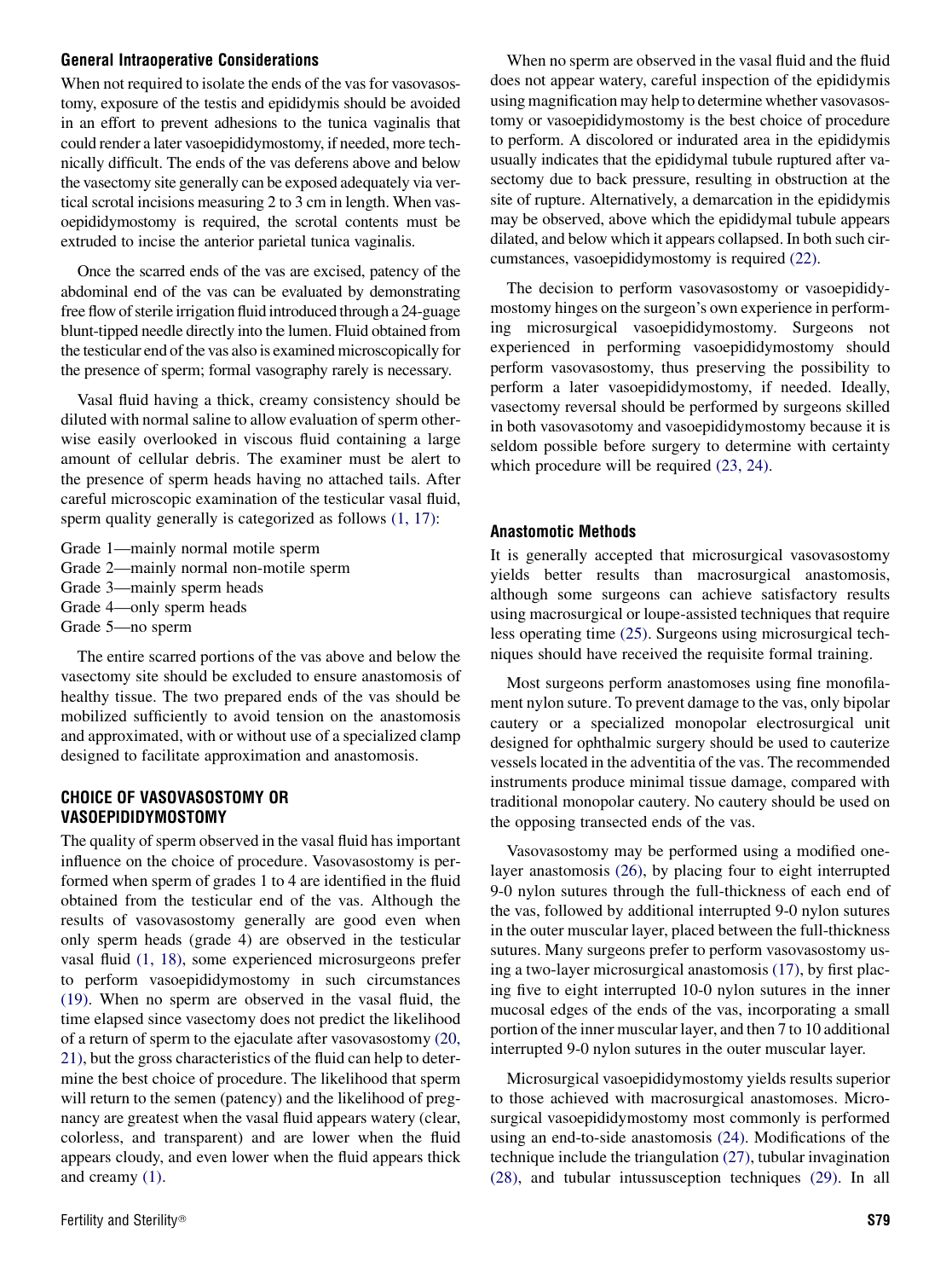techniques, the epididymal tubule is pulled up into the lumen of the vas deferens.

The standard end-to-side vasoepididymostomy is performed by first incising the epididymal tunic and then, into a single isolated epididymal tubule, starting caudally and progressing superiorly until reaching a level at which sperm appear in the epididymal tubular fluid. The vas mucosa is approximated to the opened edges of the epididymal tubule with four to six interrupted 10-0 nylon sutures, and the outer muscular layer of the vas is approximated to the incised edges of the epididymal tunic with 7 to 10 interrupted 9-0 nylon sutures. In the tubular intussusception technique, two double-armed 10-0 nylon sutures are placed in parallel in the epididymal tubule. After tubulotomy, the sutures are passed through the mucosa and a portion of the adjacent muscularis, spaced evenly in each quadrant of the vas deferens. As the sutures are tied, the epididymal tubule is drawn into the lumen of the vas. A second, outer layer of 9-0 nylon sutures completes the anastomosis.

Taking care to first confirm the presence of intact sperm in the epididymal tubular fluid ensures that the vasoepididymal anastomosis is at a level above the epididymal obstruction. However, to maximize postoperative fertility rates, the anastomosis also should be performed at the most caudal level that sperm are found in the epididymal tubular fluid.

## POSTOPERATIVE CARE

Postoperatively, the use of drains and antibiotics is the option of the surgeon. Patients should be advised to use a scrotal supporter and to avoid heavy physical activity for approximately 3 to 4 weeks, and to avoid sexual intercourse for at least 2 weeks after surgery. Postoperative pain generally can be controlled adequately with oral analgesics.

# COMPLICATIONS

Vasectomy reversal procedures have relatively few postoperative complications. Hematomas and both superficial and deep infections are rare; they can be managed with standard methods and rarely require surgical drainage.

# POSTOPERATIVE PATIENT MONITORING

After either vasovasostomy or vasoepididymostomy, semen analyses should be obtained approximately every 2 to 3 months until sperm concentration and motility return to normal or until a pregnancy occurs. Once sperm concentration and motility normalize, subsequent semen analyses may be obtained at approximately 4-month intervals until pregnancy occurs. Careful monitoring of semen quality after surgery ensures that those who may again become obstructed, due to scar formation at the anastomotic site, are identified promptly; the incidence of postoperative reobstruction ranges between 3% and 12% after vasovasostomy and is approximately 21% after vasoepididymostomy [\(30, 31\)](#page-4-0).

When sperm do not return to the semen by 6 months after vasovasostomy or by 18 months after vasoepididymostomy,

the procedure has failed [\(32\)](#page-4-0). When semen quality returns to normal but pregnancy does not occur, and evaluation of the female partner provides no clear explanation, a test to detect antisperm antibodies on the sperm surface (direct immunobead test) [\(33\)](#page-4-0) may help to guide the couple in choosing a treatment strategy. Most pregnancies that are achieved without further intervention occur within 24 months after surgery [\(1\)](#page-4-0).

# RESULTS

After macrosurgical vasovasostomy, sperm return to the semen in approximately 80% of men, and 20% to 40% of their partners conceive [\(9\).](#page-4-0) After microsurgical vasovasostomy, sperm return to the semen in 85% to 90% of men, and 50% to 70% of their partners achieve pregnancy [\(9\)](#page-4-0).

The prognosis for success after microsurgical vasectomy reversal declines progressively as the interval between vasectomy and its reversal increases. A large study conducted by the Vasovasostomy Study Group observed that both patency rates (return of sperm to the semen) and pregnancy rates after vasovasostomy decrease as the time since vasectomy increases (Table 1) [\(1\)](#page-4-0).

Others have found no relationship between patency rates and the interval between vasectomy and reversal, but have observed significantly lower pregnancy rates when reversal was performed 15 years or more years after vasectomy [\(34\).](#page-4-0) The inverse relationship between success rates and the interval of obstruction may reflect progressive testicular damage [\(35\)](#page-4-0). The age of the female partner has important prognostic value [\(36\)](#page-4-0), and success rates are higher in men having proven fertility with the same female partner than in men having a different partner [\(37, 38\).](#page-4-0) Success rates after bilateral vasovasostomy also relate directly to the quality of sperm observed in the vasal fluid at the time of vasectomy reversal [\(Table 2](#page-3-0)) [\(1\)](#page-4-0).

The Vasovasostomy Study Group [\(1\)](#page-4-0) and others [\(39\)](#page-4-0) have confirmed an earlier report [\(40\)](#page-4-0) that the microsurgical modified one-layer anastomosis and the microsurgical two-layer technique yield comparable results. In a large case series,

# TABLE 1

| Patency and pregnancy rates after<br>vasovasostomy in relation to the interval<br>between vasectomy and reversal. |                               |                          |  |
|-------------------------------------------------------------------------------------------------------------------|-------------------------------|--------------------------|--|
| Interval between<br>vasectomy and<br>reversal (years)                                                             | <b>Patency</b><br>rate $(\%)$ | Pregnancy<br>rate $(\%)$ |  |
| $\langle 3$                                                                                                       | 97                            | 76                       |  |
| $3 - 8$                                                                                                           | 88                            | 53                       |  |
| $9 - 14$                                                                                                          | 79                            | 44                       |  |
| >15                                                                                                               | 71                            | 30                       |  |
| Source: Belker et al., 1991 (1).                                                                                  |                               |                          |  |

ASRM Practice Committee. Vasectomy reversal. Fertil Steril 2008.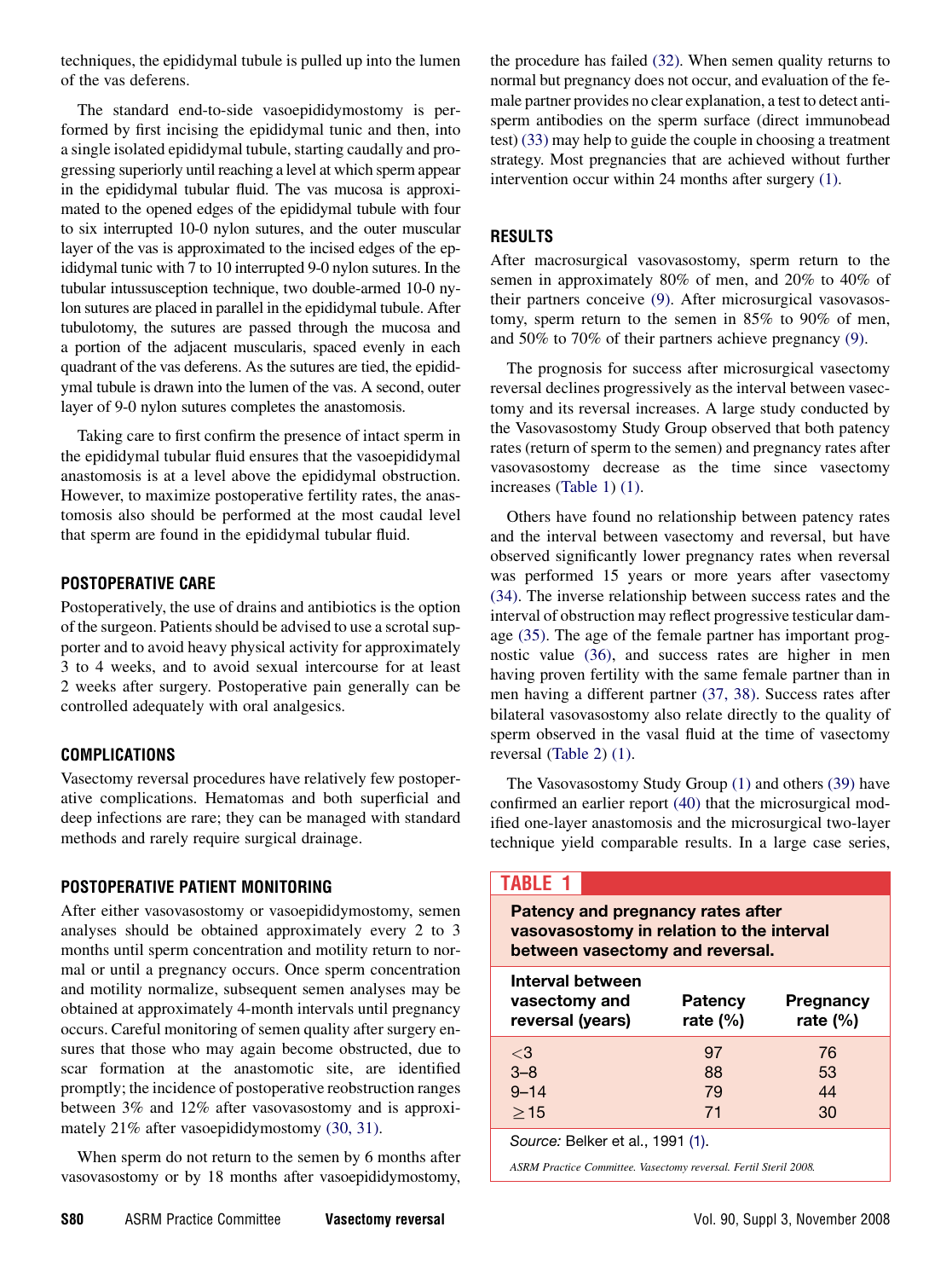# <span id="page-3-0"></span>TABLE 2

Return of sperm to the semen and pregnancy rates after vasovasostomy in relation to the quality of sperm observed in the vasal fluid.

| <b>Quality of</b><br>sperm                                       | <b>Return of sperm</b><br>to the semen $(\%)$ | Pregnancy<br>rate $(\%)$ |  |
|------------------------------------------------------------------|-----------------------------------------------|--------------------------|--|
| Grade 1                                                          | 94                                            | 63                       |  |
| Grade 2                                                          | 91                                            | 54                       |  |
| Grade 3                                                          | 96                                            | 50                       |  |
| Grade 4                                                          | 75                                            | 44                       |  |
| Grade 5                                                          | 60                                            | 31                       |  |
| Source: Belker et al., 1991 (1).                                 |                                               |                          |  |
| ASRM Practice Committee. Vasectomy reversal. Fertil Steril 2008. |                                               |                          |  |

sperm returned to the semen in 36 of 48 men (84%) evaluated for 6 months or more after microsurgical end-to-side vasoepididymostomy, and 17 of 41 (42%) men evaluated for 12 months or longer achieved pregnancy. Similar success rates have been reported by others using the tubular intussusception technique [\(41\).](#page-4-0)

#### MANAGEMENT OF OPERATIVE FAILURES

Although a repeat operation may be offered to men who remain azoospermic after vasectomy reversal, most decline to undergo further surgery. Repeat procedures may be more difficult technically because the remaining viable segments of the vas will be shorter. After a failed vasoepididymostomy, a repeat procedure may or may not be possible, depending on the amount of scar that forms around the epididymis after the first operation.

When performing a repeat operation after a failed vasovasostomy, the surgeon first should perform a microsurgical vasotomy below the level of the original anastomosis and examine the fluid obtained for the presence of sperm. Patency of the old anastomosis is tested, as previously described. When no sperm are observed in the vasal fluid obtained from the vasotomy site, vasoepididymostomy will be required. When the previous anastomosis is obstructed, that segment usually is resected before a new anastomosis is performed. When performing a repeat vasovasostomy, the surgeon should bypass all of the vas that is scarred and mobilize a sufficient length of the abdominal end of the vas to avoid anastomotic tension.

Among the 222 repeat vasectomy reversal procedures reported by the Vasovasostomy Study Group [\(1\),](#page-4-0) sperm returned to the semen after surgery in 75% of men, and 43% of their partners subsequently conceived. Several groups have since reported comparable patency and pregnancy rates after repeat vasectomy reversal [\(42–45\).](#page-4-0) A second vasoepididymostomy procedure also is technically feasible for experienced surgeons [\(46\)](#page-4-0). Although the success rates of repeat vasectomy reversal procedures are lower than those of first operations, many patients regard the likelihood for success sufficient to justify the attempt.

Before the advent of ICSI, it was not practical to harvest and cryopreserve sperm obtained during the operation because their numbers and motility were too low to be useful for either intrauterine insemination or conventional IVF. However, the wide availability of ICSI technology now encourages experienced surgeons to consider and offer the option. Cryopreservation of sperm obtained during vasoepididymostomy is particularly important because approximately 35% of men remain azoospermic after surgery [\(34\)](#page-4-0). In one study, motile sperm were found in the vasal and epididymal fluid in 35% of 603 men undergoing vasectomy reversal [\(47\)](#page-4-0). Although harvesting and cryopreservation of sperm during vasectomy reversal is recommended by some [\(48\)](#page-4-0), others believe it is neither useful nor cost effective [\(49, 50\)](#page-4-0).

In all cases, the technical aspects of vasovasostomy or vasoepididymostomy should have priority over attempts to harvest sperm for cryopreservation. The anastomosis should be performed at the location farthest from the testicle where intact sperm are found, regardless of their motility, and not closer to the testicle merely to improve the likelihood of harvesting motile sperm. Before harvesting sperm for cryopreservation, the patient and his partner should have the opportunity to consider the costs involved and their interest in pursuing ICSI should the surgery fail. Finally, plans to harvest sperm for cryopreservation must be coordinated carefully with laboratory personnel to ensure that the harvested sperm are prepared in small aliquots suitable for later use in one or more attempts with ICSI [\(51\).](#page-4-0)

#### SUMMARY AND RECOMMENDATIONS

- Vasectomy reversal is a technically feasible means to restore fertility in men who previously have had a vasectomy.
- The highest technical success rates are achieved by experienced surgeons using microsurgical techniques.
- The choice between vasovasostomy and vasoepididymostomy must be made at the time of surgery, after determining the level and extent of the obstruction.
- Postoperative patency rates (return of sperm to the semen) and pregnancy rates after vasectomy reversal procedures decrease as the interval between vasectomy and its reversal increases.
- Although harvesting sperm for cryopreservation at the time of vasectomy reversal is possible, it also may not be useful or cost effective.

Acknowledgments: This report was developed under the direction of the Practice Committee of the American Society for Reproductive Medicine and the Society for Male Reproduction and Urology as a service to its members and other practicing clinicians. Although this document reflects appropriate management of a problem encountered in the practice of reproductive medicine, it is not intended to be the only approved standard of practice or to dictate an exclusive course of treatment. Other plans of management may be appropriate, taking into account the needs of the individual patient, available resources, and institutional or clinical practice limitations. This report was